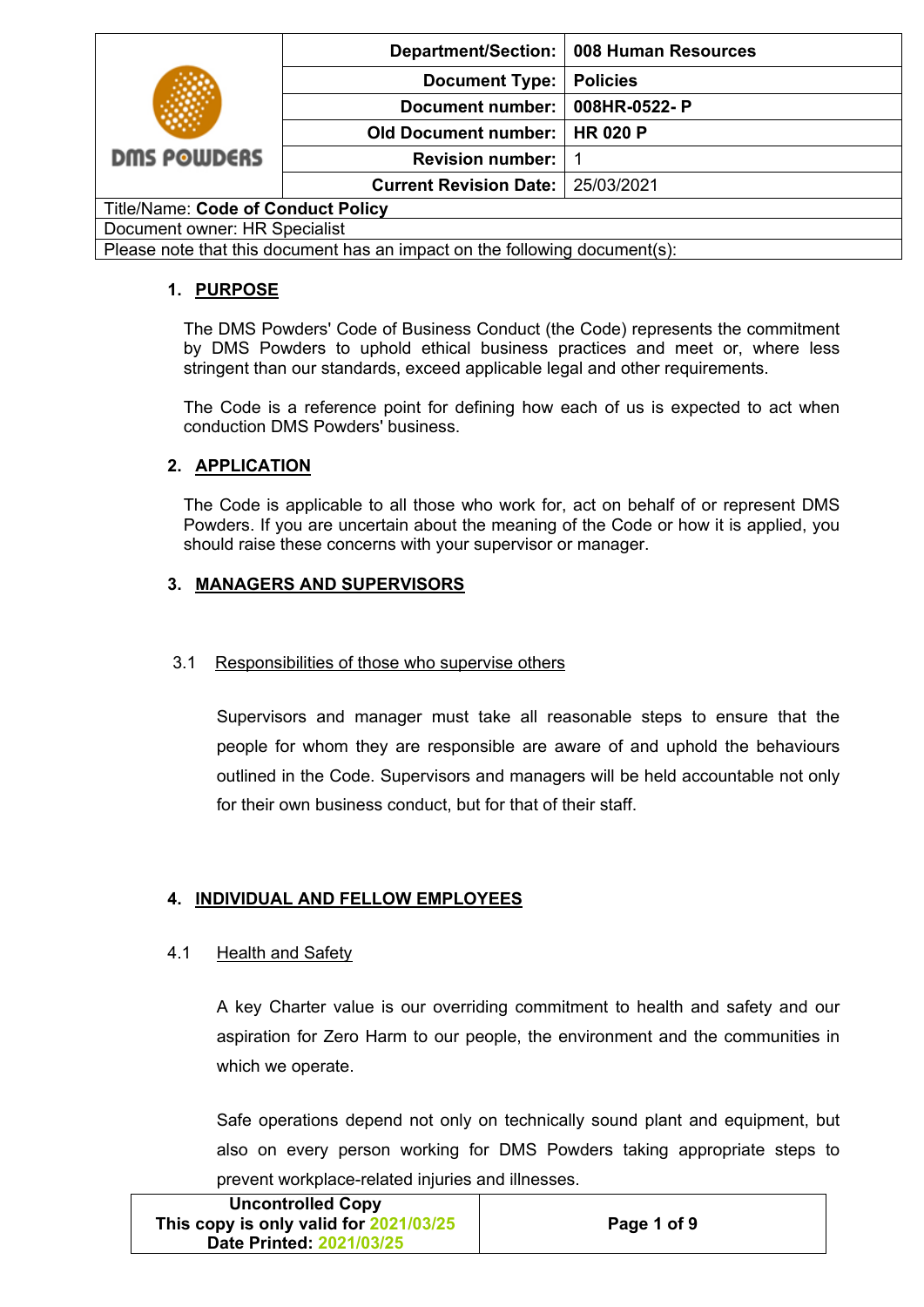|                                                                            |                               | Department/Section: 008 Human Resources |
|----------------------------------------------------------------------------|-------------------------------|-----------------------------------------|
|                                                                            | <b>Document Type:</b>         | <b>Policies</b>                         |
|                                                                            | <b>Document number:</b>       | 008HR-0522-P                            |
|                                                                            | <b>Old Document number:</b>   | <b>HR 020 P</b>                         |
| <b>DMS POWDERS</b>                                                         | <b>Revision number:</b>       |                                         |
|                                                                            | <b>Current Revision Date:</b> | 25/03/2021                              |
| <b>Title/Name: Code of Conduct Policy</b>                                  |                               |                                         |
| Document owner: HR Specialist                                              |                               |                                         |
| Please note that this document has an impact on the following document(s): |                               |                                         |

Employees must understand and follow site and business security procedures and promptly report any circumstances that appear to represent a threat to safety.

### 4.2 Alcohol, drug and tobacco use

In support of our aspiration of Zero Harm to our people, our environment and the communities in which we operate, all DMS Powders' workplaces are to be free from the use of alcohol and illegal drugs and the misuse of legal drugs or other substances. Smoking is also prohibited in all the buildings.

Repeated poor work performance caused by alcohol or drug use, or impairment that creates a safety risk, may amount to misconduct.

### 4.3 Equality in employment

DMS Powders is committed to developing and maintaining a diverse workforce and to providing a work environment in which every employee is treated fairly and with respect, has the opportunity to contribute to business success and to realise their potential.

DMS Powders is also required to operate within applicable legislation such as the Black Economic Empowerment legislation.

### 4.4 Harassment

Harassment is an unwelcome action, conduct or behaviour that a reasonable person would find unwelcome, humiliating, intimidating or offensive. DMS Powders does not tolerate any form of harassment in any of our workplaces.

People are the foundation of our success, and all our people must be treated fairly, respectfully and with dignity.

| <b>Uncontrolled Copy</b>               |             |
|----------------------------------------|-------------|
| This copy is only valid for 2021/03/25 | Page 2 of 9 |
| Date Printed: 2021/03/25               |             |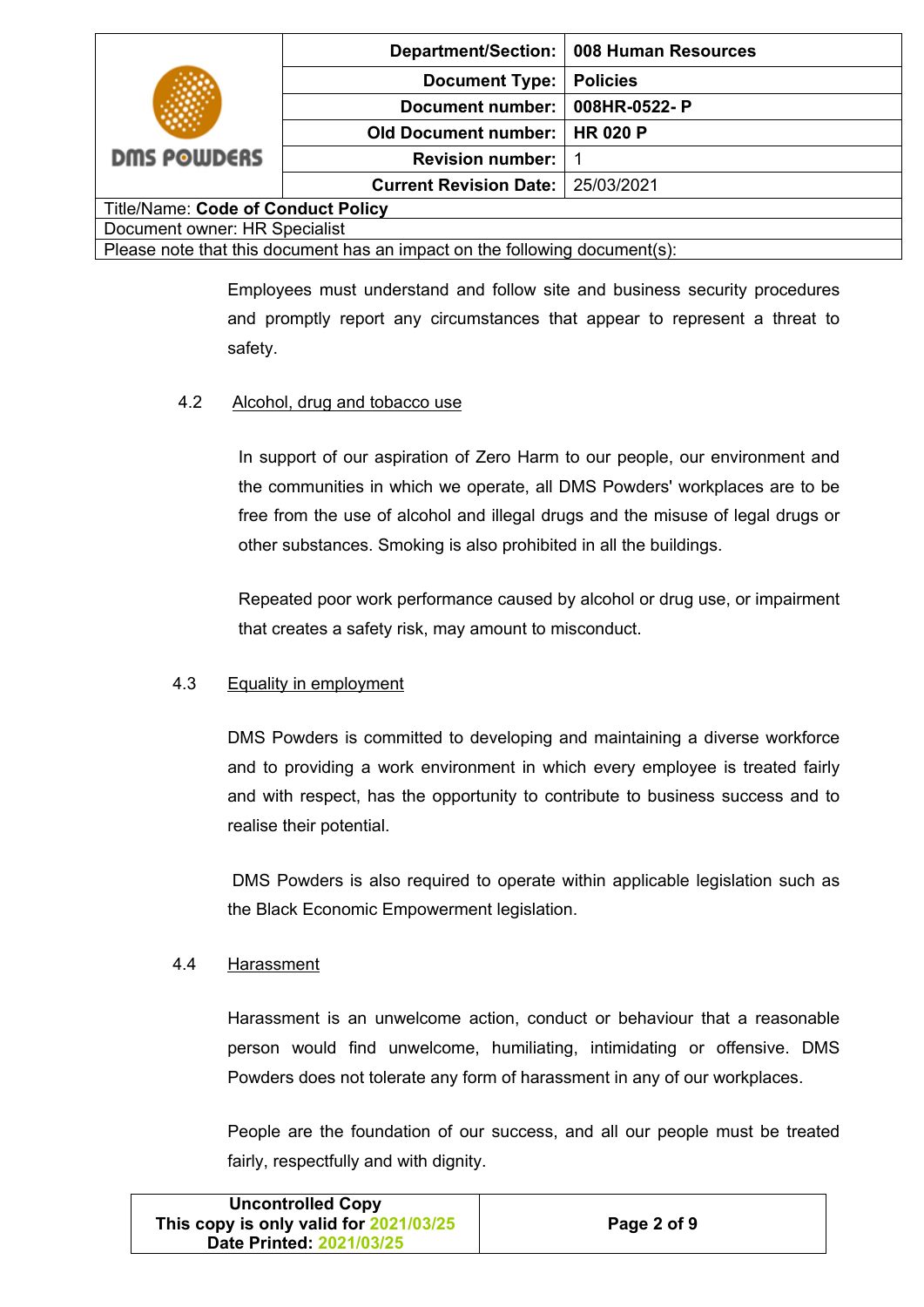|                                                                            |                               | Department/Section:   008 Human Resources |
|----------------------------------------------------------------------------|-------------------------------|-------------------------------------------|
|                                                                            | <b>Document Type:</b>         | <b>Policies</b>                           |
|                                                                            | Document number:              | 008HR-0522-P                              |
|                                                                            | <b>Old Document number:</b>   | <b>HR 020 P</b>                           |
| <b>DMS POWDERS</b>                                                         | <b>Revision number:</b>       |                                           |
|                                                                            | <b>Current Revision Date:</b> | 25/03/2021                                |
| <b>Title/Name: Code of Conduct Policy</b>                                  |                               |                                           |
| Document owner: HR Specialist                                              |                               |                                           |
| Please note that this document has an impact on the following document(s): |                               |                                           |

### 4.5 Personal information and privacy

DMS Powders will only collect and retain personal information that is necessary to meet business requirements, and as permitted by law in places where we operate.

### **5. COMMUNITIES AND GOVERNMENT**

### 5.1 Working with governments

DMS Powders respects the authority of governments wherever we conduct business. We will maintain honest relationships with governments and their agencies, officials and personnel.

Employees and others who make representation on behalf of DMS Powders must comply with all applicable laws and regulations relating to corporate participation in public affairs.

### 5.2 Engaging with our communities

Our ability to build relationships and work collaboratively and transparently with our host communities is critical to our long-term success. Our aim is to be the company of choice, valued and respected by the communities in which we operate.

We do this by engaging regularly, openly and honestly with people affected by our operations, and by taking their views and concerns into account in our decision making.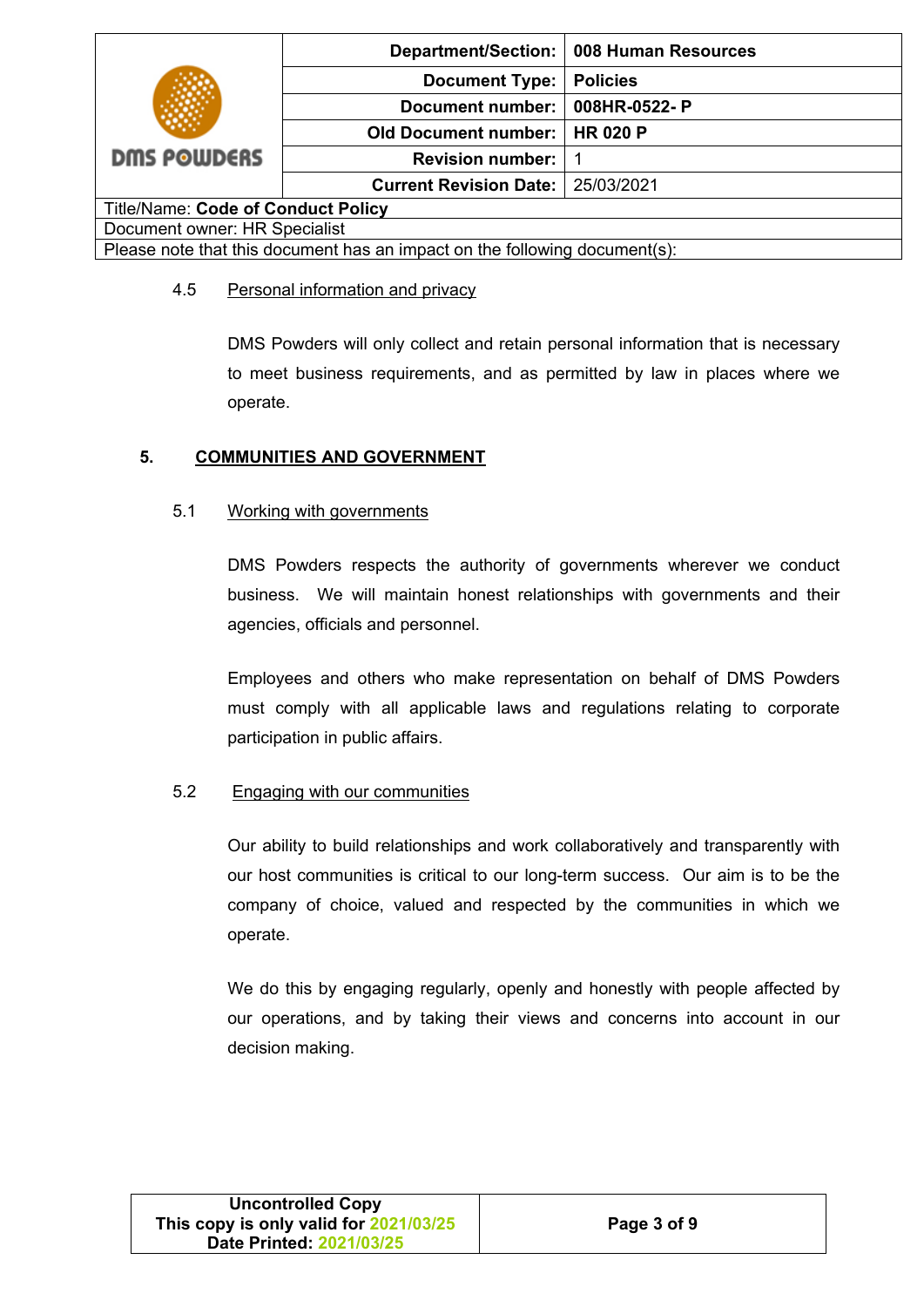|                                                                            |                               | Department/Section:   008 Human Resources |
|----------------------------------------------------------------------------|-------------------------------|-------------------------------------------|
|                                                                            | <b>Document Type:</b>         | <b>Policies</b>                           |
|                                                                            | Document number:              | 008HR-0522-P                              |
|                                                                            | <b>Old Document number:</b>   | <b>HR 020 P</b>                           |
| <b>DMS POWDERS</b>                                                         | <b>Revision number:</b>       |                                           |
|                                                                            | <b>Current Revision Date:</b> | 25/03/2021                                |
| <b>Title/Name: Code of Conduct Policy</b>                                  |                               |                                           |
| Document owner: HR Specialist                                              |                               |                                           |
| Please note that this document has an impact on the following document(s): |                               |                                           |

### 5.3 Political contributions and activities

DMS Powders' approach to corporate participation in political activities is straightforward and applies globally: the Company will not make political contributions in cash or in kind anywhere in the world and will not participate directly in the activities of political parties.

Employees may participate as individuals in political processes provided it is made clear that in doing so they are not representing DMS Powders.

## 5.4 Environment and stewardship

DMS Powders has an overriding commitment to environmental responsibility. We strive to achieve the efficient use of resources, including reducing and preventing pollution, and enhancing biodiversity protection by assessing ecological values and land use in our activities.

Our stewardship approach is designed to ensure that the lifecycle health, safety, environment and community (HSEC) impacts associated with resources, materials, processes and products related to our businesses are minimised and managed.

### **6. OUR BUSINESS PARTNERS**

### 6.1 Bribery and corruption

Bribery involves making a payment of any value to any person deliberately to distort a proper decision-making process to influence a person's decision, to encourage them to secure an improper commercial advantage, or to enter into a dishonest arrangement.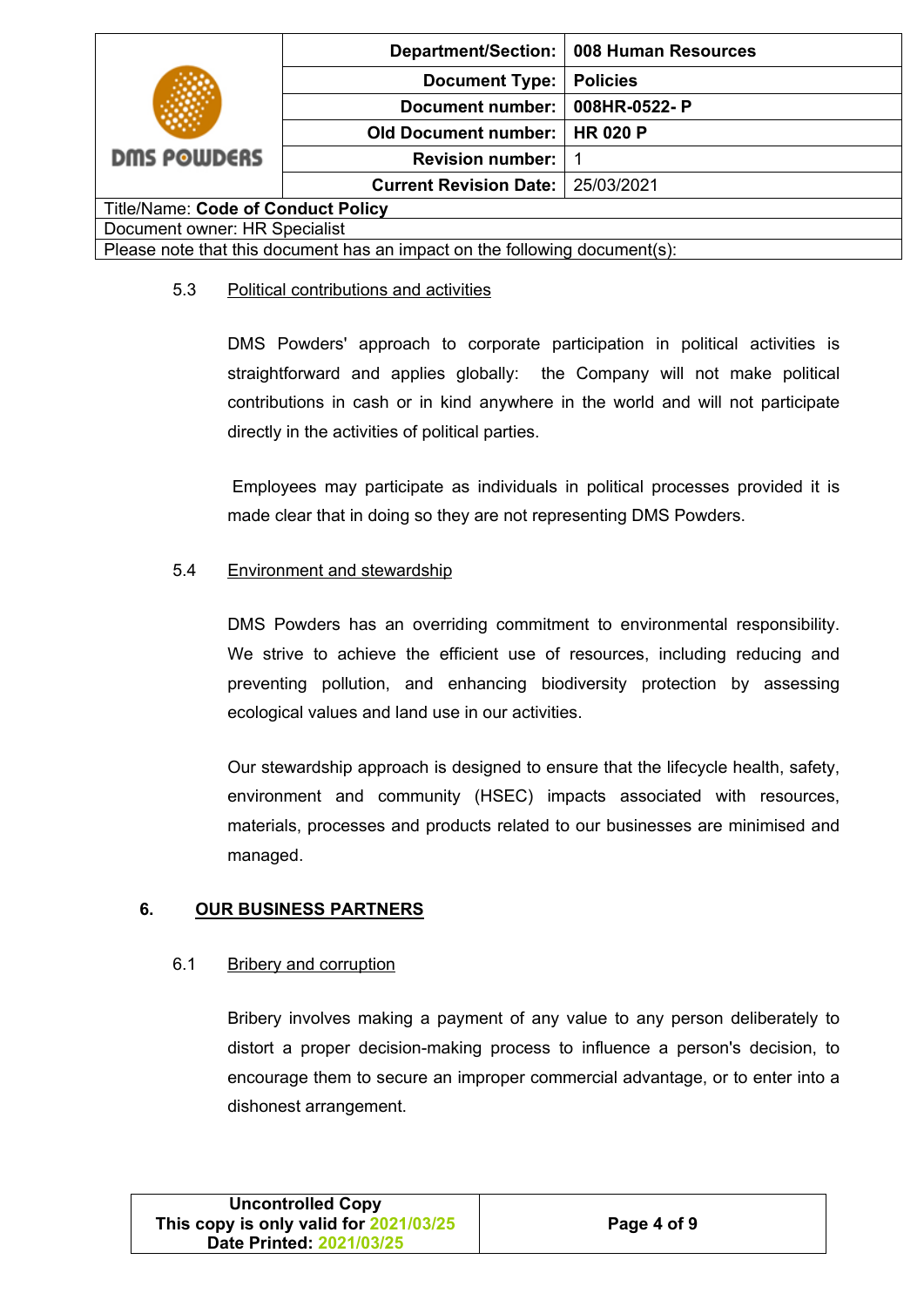|                                                                            |                               | Department/Section:   008 Human Resources |
|----------------------------------------------------------------------------|-------------------------------|-------------------------------------------|
|                                                                            | <b>Document Type:</b>         | <b>Policies</b>                           |
|                                                                            | Document number:              | 008HR-0522-P                              |
|                                                                            | <b>Old Document number:</b>   | <b>HR 020 P</b>                           |
| <b>DMS POWDERS</b>                                                         | <b>Revision number:</b>       |                                           |
|                                                                            | <b>Current Revision Date:</b> | 25/03/2021                                |
| <b>Title/Name: Code of Conduct Policy</b>                                  |                               |                                           |
| Document owner: HR Specialist                                              |                               |                                           |
| Please note that this document has an impact on the following document(s): |                               |                                           |

DMS Powders prohibits bribery and corruption in all its business dealings in every country.

## 6.2 Conflict of interest

DMS Powders respects the privacy of its employees. However, on the job or in your personal time, nothing you do should conflict with your responsibility to DMS Powders or compromise, or appear to compromise the quality of your work performance, your commitment to your work and your ability to make impartial business decisions.

### 6.3 Gifts and hospitality

Offering or accepting gifts and hospitality is a legitimate contribution to building good business relationships. It is important, however, that gifts and hospitality never unduly influence business decision-making, or cause others to perceive an undue influence.

It is prohibited to offer or accept cash, loans or personal cheques, product or service discounts that are not available to other employees, gifts or hospitality of an inappropriate nature or gifts and hospitality not designed to further a valid business purpose or relationship.

### 6.4 Business travel

DMS Powders will cover the cost of moderate expenses incurred provided that valid invoices or records are supplied.

### 6.5 Competition and antitrust

Most countries in which DMS Powders operates have developed antitrust (or competition) laws that are designed to prohibit a range of practices that restrain

| <b>Uncontrolled Copy</b>               |             |
|----------------------------------------|-------------|
| This copy is only valid for 2021/03/25 | Page 5 of 9 |
| Date Printed: 2021/03/25               |             |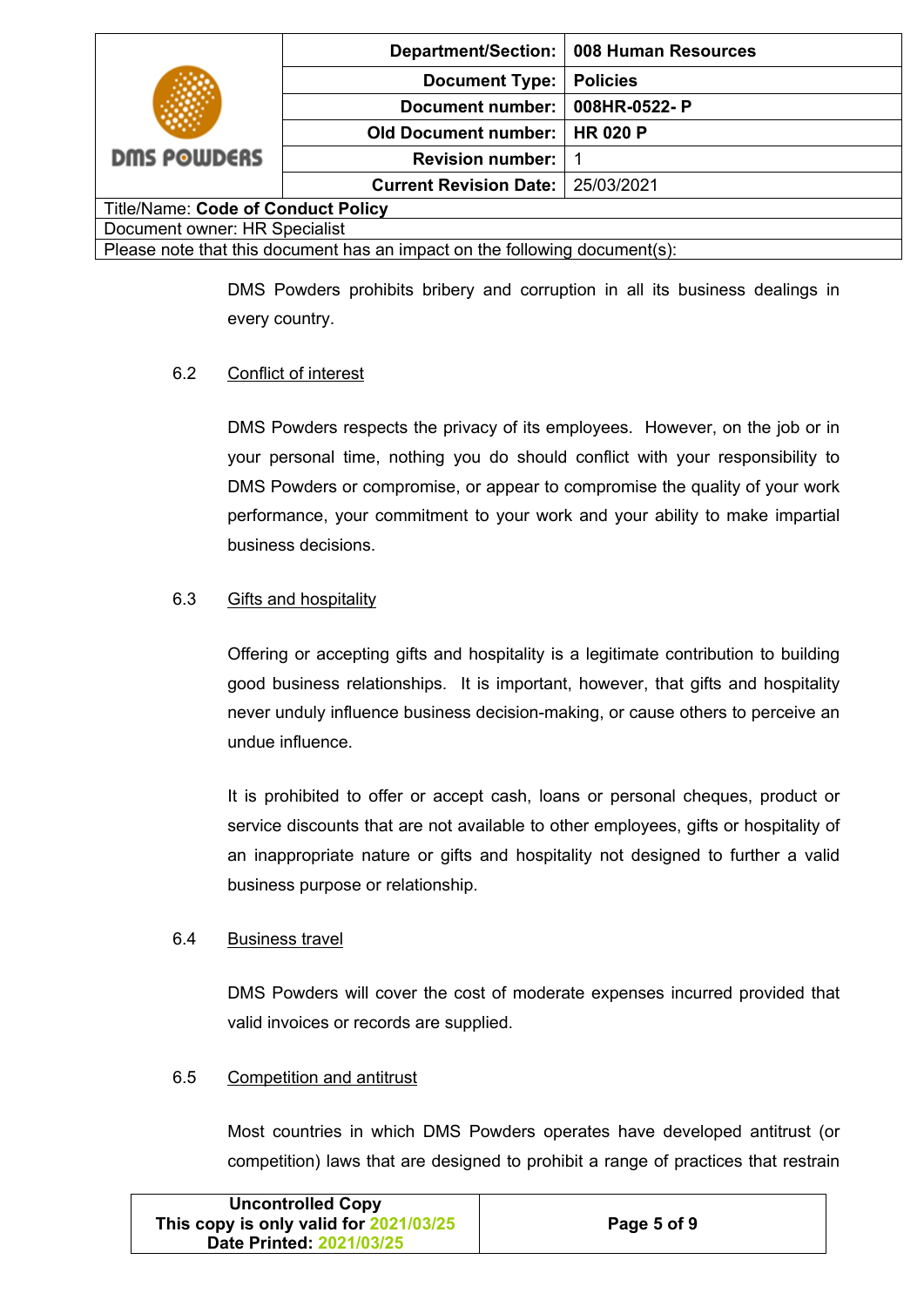|                                                                            |                               | Department/Section: 008 Human Resources |
|----------------------------------------------------------------------------|-------------------------------|-----------------------------------------|
|                                                                            | <b>Document Type:</b>         | <b>Policies</b>                         |
|                                                                            | <b>Document number:</b>       | 008HR-0522-P                            |
|                                                                            | <b>Old Document number:</b>   | <b>HR 020 P</b>                         |
| <b>DMS POWDERS</b>                                                         | <b>Revision number:</b>       |                                         |
|                                                                            | <b>Current Revision Date:</b> | 25/03/2021                              |
| <b>Title/Name: Code of Conduct Policy</b>                                  |                               |                                         |
| Document owner: HR Specialist                                              |                               |                                         |
| Please note that this document has an impact on the following document(s): |                               |                                         |

trade or restrict free and fair competition, such as price fixing and acts designed to achieve or maintain the power of a monopoly or cartel.

Conduct in breach of these laws is strictly prohibited.

### 6.6 Maintaining supplier relationships

Supplier relationships can make a significant contribution to the success of DMS Powders. We aim to have effective, streamlined processes with suppliers, and encourage suppliers to adopt standards and procedures similar to those of DMS Powders.

If there is any doubt or concern in relation to the supplier or potential supplier's integrity or ability to perform the contract, you should ensure that these issues are resolved.

### 6.7 Use of third parties

In many countries, business practices or other conditions require the use of agents or third parties to work on behalf of DMS Powders and represent DMS Powders' interests.

Third parties must be chosen carefully and engaged appropriately, as any improper conduct could damage DMS Powders' reputation and expose the Group and individual employees to criminal or civil legal liability or other sanctions.

### 6.8 Trade controls

DMS Powders complies with all applicable national and international laws, regulations and restrictions relating to the movement of materials and services around the world.

| <b>Uncontrolled Copy</b>               |             |
|----------------------------------------|-------------|
| This copy is only valid for 2021/03/25 | Page 6 of 9 |
| Date Printed: 2021/03/25               |             |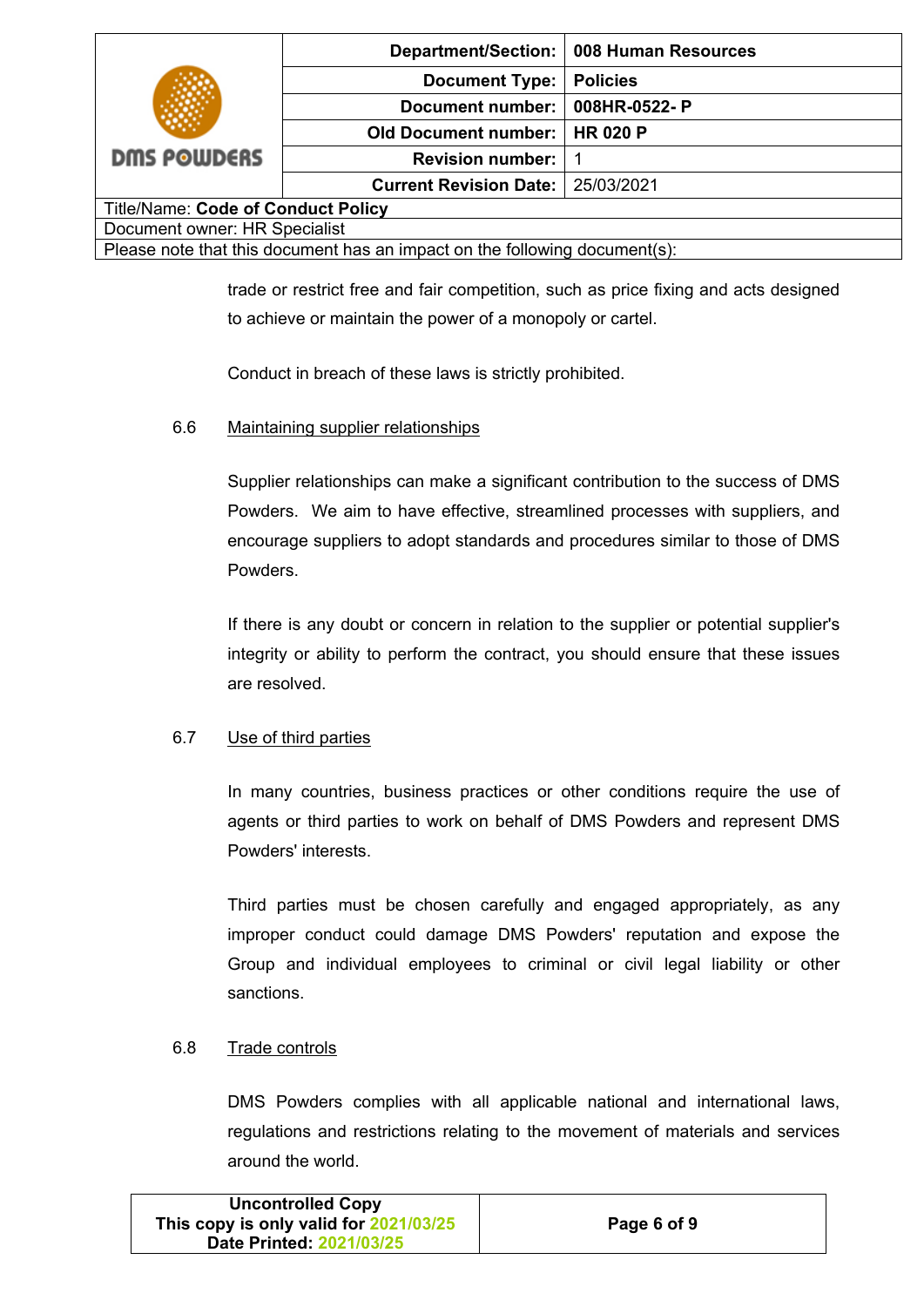|                                                                            |                               | Department/Section:   008 Human Resources |
|----------------------------------------------------------------------------|-------------------------------|-------------------------------------------|
|                                                                            | <b>Document Type:</b>         | <b>Policies</b>                           |
|                                                                            | Document number:              | 008HR-0522-P                              |
|                                                                            | <b>Old Document number:</b>   | <b>HR 020 P</b>                           |
| <b>DMS POWDERS</b>                                                         | <b>Revision number:</b>       |                                           |
|                                                                            | <b>Current Revision Date:</b> | 25/03/2021                                |
| <b>Title/Name: Code of Conduct Policy</b>                                  |                               |                                           |
| Document owner: HR Specialist                                              |                               |                                           |
| Please note that this document has an impact on the following document(s): |                               |                                           |

## **7. OUR BUSINESS RESOURCES**

### 7.1 Protecting DMS Powders' assets

All DMS Powders' employees are responsible for safeguarding and appropriately using DMS Powders' assets under their control. DMS Powders' assets must not be used for personal benefit.

### 7.2 Accuracy of records and reports

All data created and maintained by DMS Powders' employees must accurately reflect the underlying transactions and events. Falsifying, concealing, altering, destroying or otherwise tampering with information, or creating misleading information will not be tolerated by DMS Powders, and may also be illegal.

#### 7.3 Information systems

Computer hardware and software and all data on DMS Powders' information systems, as well as any DMS Powders' data on your home or non-Company digital systems, are the property of DMS Powders.

DMS Powders' information systems should always be used in a responsible manner. Inappropriate material is not permitted to be accessed or stored on DMS Powders' systems in any form.

#### 7.4 Insider trading

| <b>Uncontrolled Copy</b>               |             |
|----------------------------------------|-------------|
| This copy is only valid for 2021/03/25 | Page 7 of 9 |
| Date Printed: 2021/03/25               |             |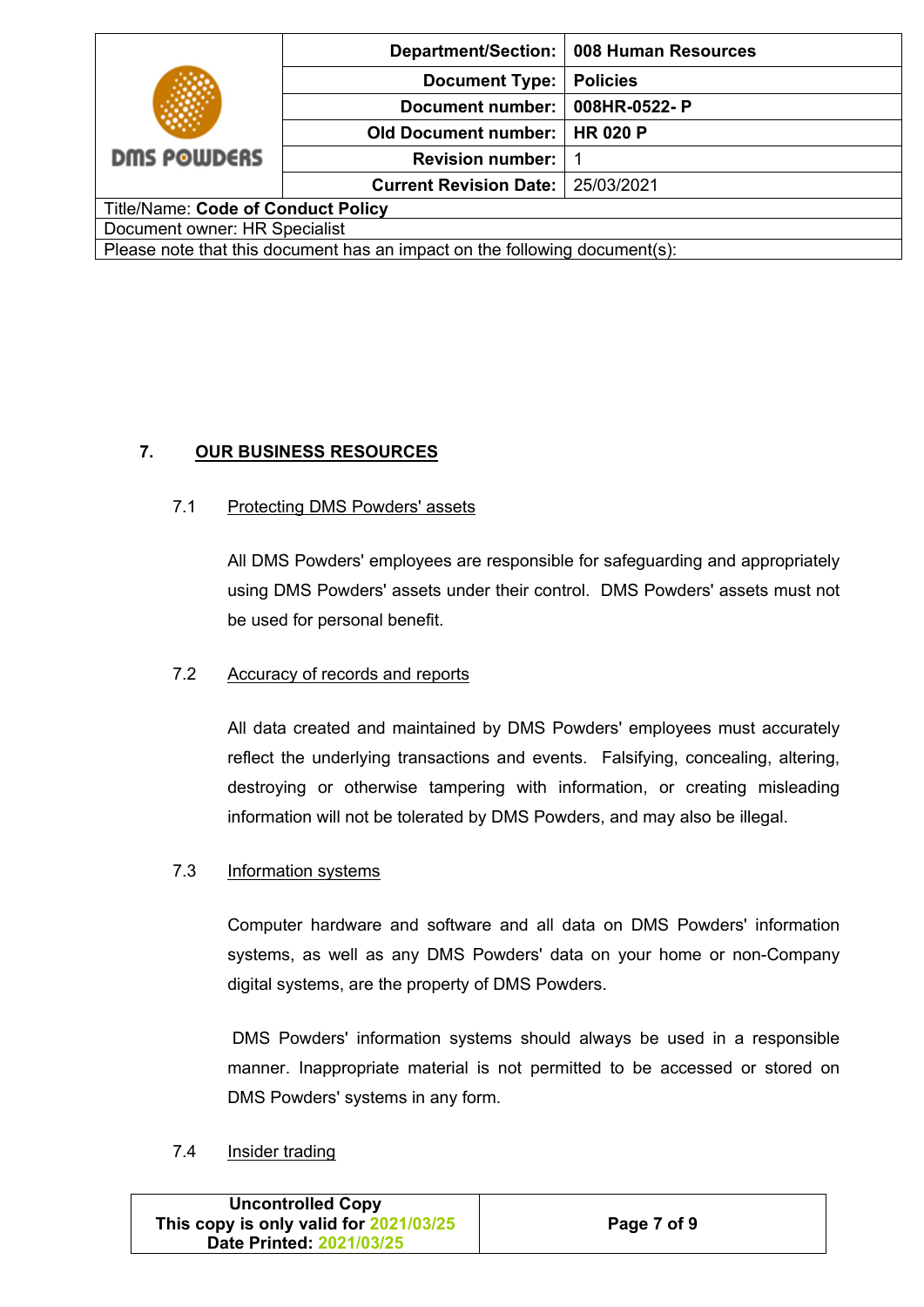| <b>DMS POWDERS</b>                                                         |                               | Department/Section:   008 Human Resources |  |
|----------------------------------------------------------------------------|-------------------------------|-------------------------------------------|--|
|                                                                            | <b>Document Type:</b>         | <b>Policies</b>                           |  |
|                                                                            | Document number:              | 008HR-0522-P                              |  |
|                                                                            | <b>Old Document number:</b>   | <b>HR 020 P</b>                           |  |
|                                                                            | <b>Revision number:</b>       |                                           |  |
|                                                                            | <b>Current Revision Date:</b> | 25/03/2021                                |  |
| <b>Title/Name: Code of Conduct Policy</b>                                  |                               |                                           |  |
| Document owner: HR Specialist                                              |                               |                                           |  |
| Please note that this document has an impact on the following document(s): |                               |                                           |  |

In the course of your job you may learn of information about DMS Powders or other companies – for example, a competitor, joint venture partner, customer or supplier – before it is made public. Using this inside information for your financial or other personal benefit or conveying this information to others may be illegal.

In addition, where DMS Powders has a relationship with another company, you should exercise caution if you wish to trade in that company's shares.

## 7.5 Communicating externally

DMS Powders must provide timely, accurate, consistent, complete and fair disclosure of information to enable investors to make informed and orderly market decisions. Public disclosures must only be made by authorised spokespersons.

### 7.6 Intellectual property

Intellectual property (IP) can be an invention, trademark, original design or the practical application or expression of a good idea that has commercial value. All employees must work to safeguard DMS Powders' intellectual property from use by outsiders.

## **8. WHEN IN DOUBT**

- 8.1 If you are in doubt about what to do or whether to speak up, it may help to do the **Business Conduct Quick Test** by asking yourself some simple questions -
	- 8.1.1 **The values test:** Does it fit our values?
	- 8.1.2 **The safety test:** Could it directly or indirectly endanger someone or cause them injury?